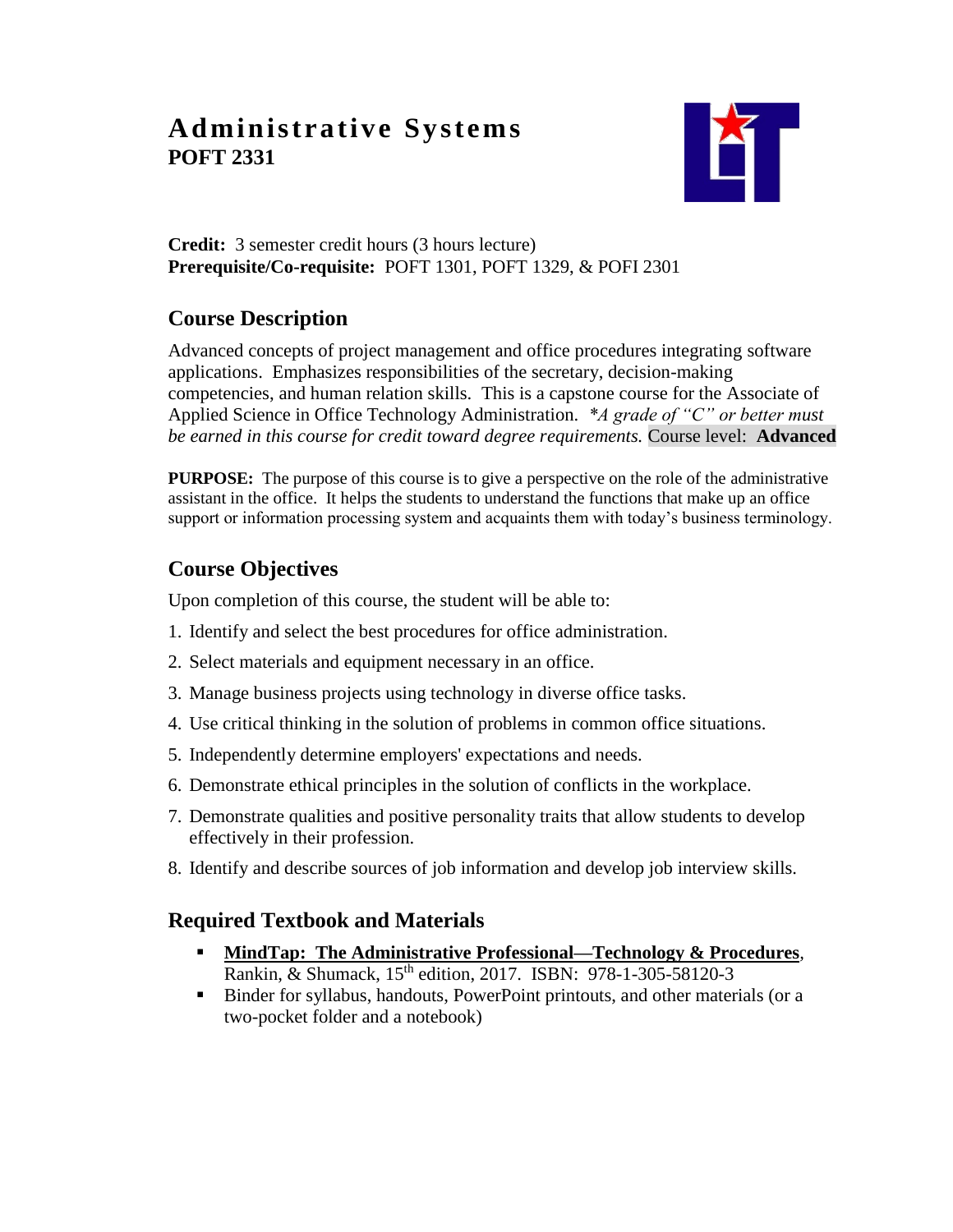**POFT 2331** Course Syllabi

- $\blacksquare$  Flash drive (USB)
- Memo/steno pad
- Calendar/planner
- Yellow highlighter
- Small stapler, staples, and clips
- $\blacksquare$  Pens and pencils #2

#### **Disabilities Statement**

The Americans with Disabilities Act of 1992 and Section 504 of the Rehabilitation Act of 1973 are federal anti-discrimination statutes that provide comprehensive civil rights for persons with disabilities. Among other things, these statutes require that all students with documented disabilities be guaranteed a learning environment that provides for reasonable accommodations for their disabilities. If you believe you have a disability requiring an accommodation, please contact the Special Populations Coordinator at (409) 880-1737 or visit the office in Student Services, Cecil Beeson Building. You may also visit the online resource at <http://www.lit.edu/depts/stuserv/special/defaults.aspx>

#### **Student Code of Conduct Statement**

It is the responsibility of all registered Lamar Institute of Technology students to access, read, understand and abide by all published policies, regulations, and procedures listed in the LIT Catalog and Student Handbook. The LIT Catalog and Student Handbook may be accessed at www.lit.edu or obtained in print upon request at the Student Services Office. Please note that the online version of the LIT Catalog and Student Handbook supersedes all other versions of the same document.

#### **Course Outline**

- A. The Workplace and You
	- 1. Entering the Workforce
	- 2. Becoming a Professional
	- 3. Managing and Organizing Yourself
- B. The Workplace Environment
	- 1. Working Ethically
	- 2. Understanding the Workplace Team
	- 3. Developing Customer Focus
- C. Communication—The Key to **Success** 
	- 1. Improving Communication Skills
- 2. Communicating with
- Technology
- 3. Developing Presentation Skills
- 4. Handling Telecommunications
- 5. Planning Meetings and Events
- D. Records Management and Travel
	- 1. Handling Mail and Retaining Records
	- 2. Coordinating Business Travel
- E. Career Success
	- 1. Seeking Employment
	- 2. Leading with Confidence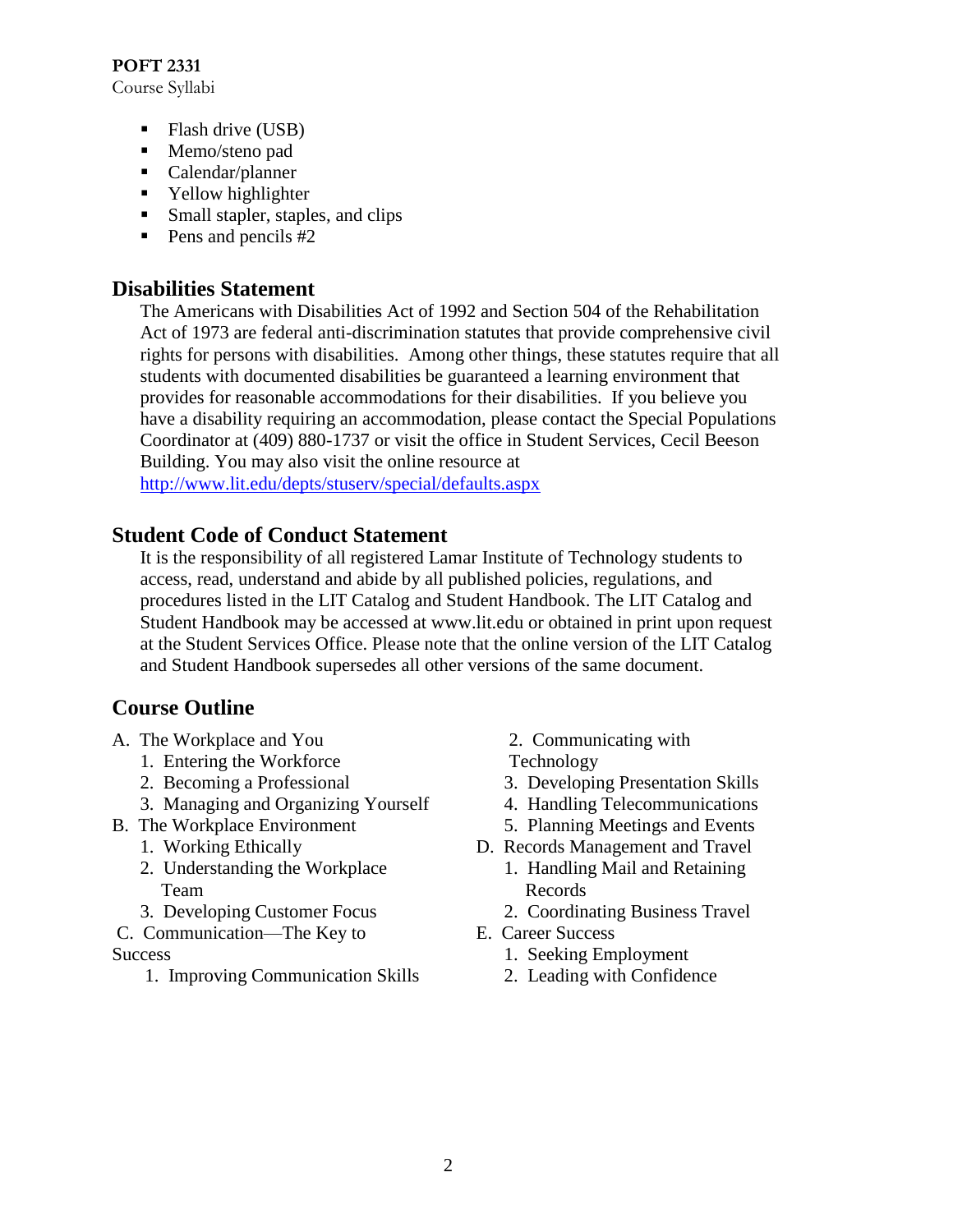#### **POFT 2331** Course Syllabi

### **Grade Scale**

| $90 - 100$ | A             |
|------------|---------------|
| $80 - 89$  | B             |
| $70 - 79$  | $\mathcal{C}$ |
| $60 - 69$  | D             |
| $0 - 59$   | F             |

## **Course Evaluation**

Final grades will be calculated according to the following criteria:

| 1. Unit Tests and a final exam (No make-ups)                                                                                 | 50% |
|------------------------------------------------------------------------------------------------------------------------------|-----|
| 2. Employment Portfolio (final project) (resume, cover letter,<br>follow-up letter, references, interview reaction/summary)  | 15% |
| 3. Chapter quizzes, assignments, surveys, analysis, videos, bulletin<br>board, reaction/summaries, class participation, etc. | 15% |
| 4. Special projects (i.e. Job Fair, mock interview, electronic<br>calendar, job-related projects, and readings               | 20% |

*\*Homework: It is due as requested. Ten points will be deducted for each day that homework is late, with a cut-off date of two days past the due date. (No credit will be given on the assignment after the cut-off date).*

### **Required Activities**

- 1. Regular attendance is essential to pass this class.
- 2. The students must be able to read, listen, key, and write proficiently.
- 3. Purchase required website access code for the course the first day of class
- 4. Turn in work on time. Late submissions are not accepted.
- 5. Prepare electronic presentations.
- 6. Do chapter activities and mini-projects. Some will be completed within a day, a week, or months. The course is demanding in the level and quality of the activities; it tries to simulate the work of an executive assistant.
- 7. Use **BLACKBOARD®** to get information, do file submission, and/or to take quizzes/tests.
- 8. Use email to stay informed and communicate with instructor.
- 9. **Attendance Policy**: Two absences are allowed. If a student is tardy for class or departs early three (3) times, it will be equal to one (1) absence. Each absence beyond two absences will result in a 1-point deduction from your final grade for each extra absence.
- 10. Prepare a professional portfolio and attend mock interview
	- a. Open position (published)
	- b. Cover letter
	- c. Resume
	- d. Thank you letter
	- e. Employment references list
	- f. Documents practiced in your classes
	- g. Interview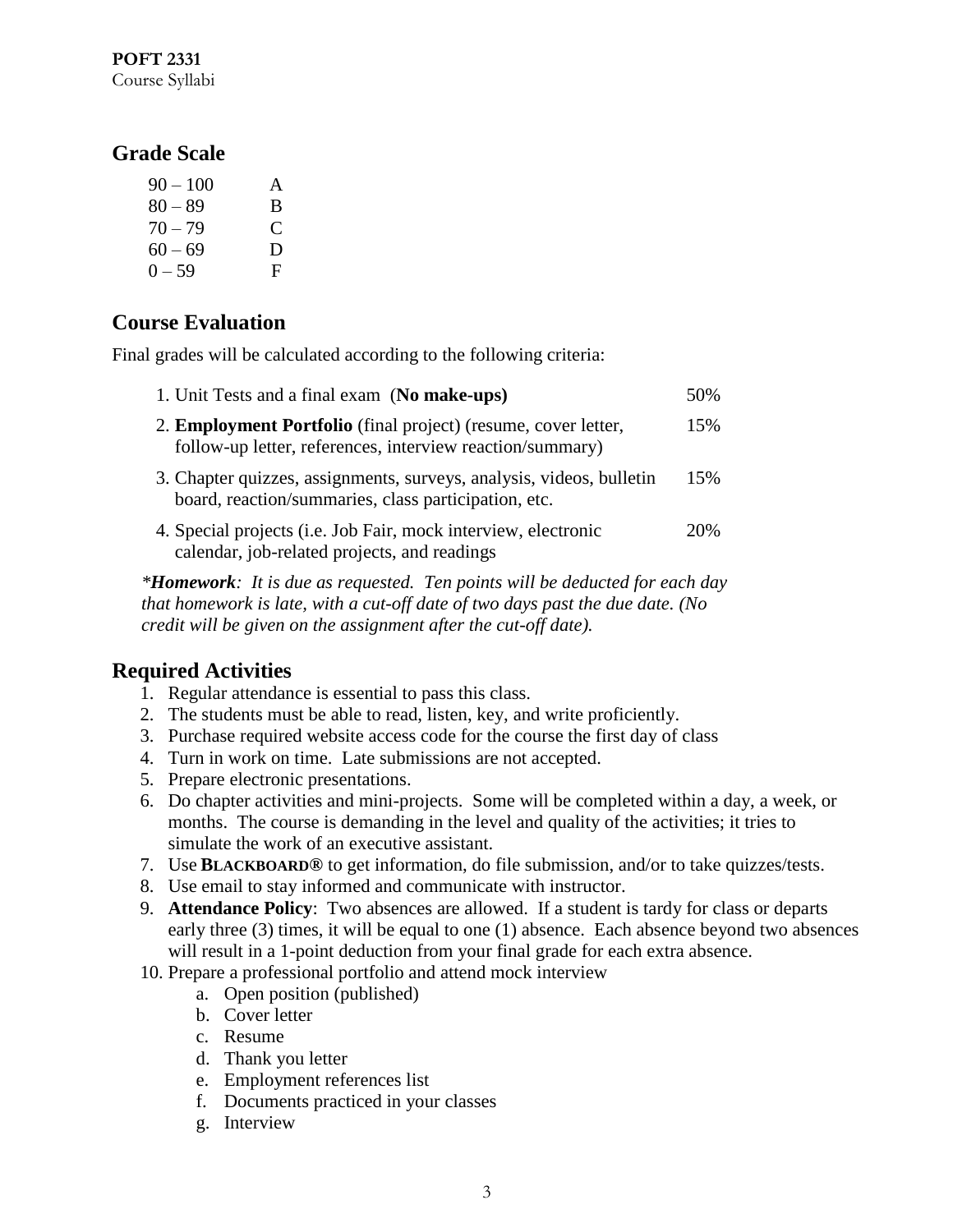#### **POFT 2331**

Course Syllabi

- 11. Keep an online calendar
- 12. Prepare a job ads project
- 13. Read and discuss case studies, videos, and journal/magazine articles
- 14. Apply effective oral communication techniques.
- 15. **Attend the LIT Job Fair, Wednesday, March 23, 9:00 a.m. - 3:00 p.m.** (Attendance is compulsory. You cannot be absent from any class.)
- 16. Attend resume/interview seminar
- 17. Others, as requested by instructor.

### **Course Schedule**

| <b>Date</b>    | <b>Topic</b>                                                                                                                                | Pages/Homework                                                                                           |
|----------------|---------------------------------------------------------------------------------------------------------------------------------------------|----------------------------------------------------------------------------------------------------------|
| Jan. 14        | Course introduction, syllabus, and policies. Buy<br>book and materials.                                                                     | <b>Start your resume</b><br>Read pp. i-xxiii                                                             |
| 19             | The Workplace and You<br>Chapter 1: Entering the Workforce                                                                                  | Read pp. 2-18. Start online calendar and job<br>ads collection. Tally the results as you go.             |
| 21             | Chapter 1                                                                                                                                   | Do Chapter assignments. Turn in your<br>updated resume for feedback.                                     |
| 26             | Chapter 2: Becoming a Professional                                                                                                          | Read pp. 19-33                                                                                           |
| 28-Feb. 2      | Chapter 2                                                                                                                                   | Do Chapter assignments. Revise resume                                                                    |
| $\overline{4}$ | Chapter 3: Managing and Organizing Yourself                                                                                                 | Read pp. 34-49. Turn in revised resume.<br>Prepare employment references list.                           |
| 9              | Chapter 3<br>Add the Job Fair to your calendar.                                                                                             | Do Chapter assignments. Find out what you<br>need to do for the Job Fair (outfit, documents,<br>$etc.$ ) |
| 11             | <b>EXAM UNIT #1 (Chapters 1, 2, and 3)</b><br>Find a published job to apply.<br>Prepare cover letter for resume to apply for this position. |                                                                                                          |
| 16             | <b>The Workplace Environment</b><br>Chapter 4: Working Ethically                                                                            | Read pp. 50-65<br>Key a cover letter.                                                                    |
| 18             | Chapter 4                                                                                                                                   | Do Chapter assignments.                                                                                  |
| 23             | Chapter 5: Understanding the Workplace Team                                                                                                 | Read pp. 66-79. Key a thank you letter.                                                                  |
| 25             | Chapter 5                                                                                                                                   | Do Chapter assignments.                                                                                  |
| March 1        | Chapter 6: Developing Customer Focus                                                                                                        | Read pp. 80-93. Do Chapter assignments.                                                                  |
| 3              | <b>Communication-The Key to Success</b><br>Chapter 7: Improving Communication Skills                                                        | Read pp. 94-115                                                                                          |
| 8              | <b>Chapter 8: Developing Presentation Skills</b>                                                                                            | Read pp.116-132                                                                                          |
| 10             |                                                                                                                                             | <b>EXAM UNIT #2 (Chapters 4, 5, and 6)</b>                                                               |
| 14-18          | Spring Break (no classes; campus open)                                                                                                      |                                                                                                          |
| 22             | Chapter 8                                                                                                                                   | Do Chapter assignments.                                                                                  |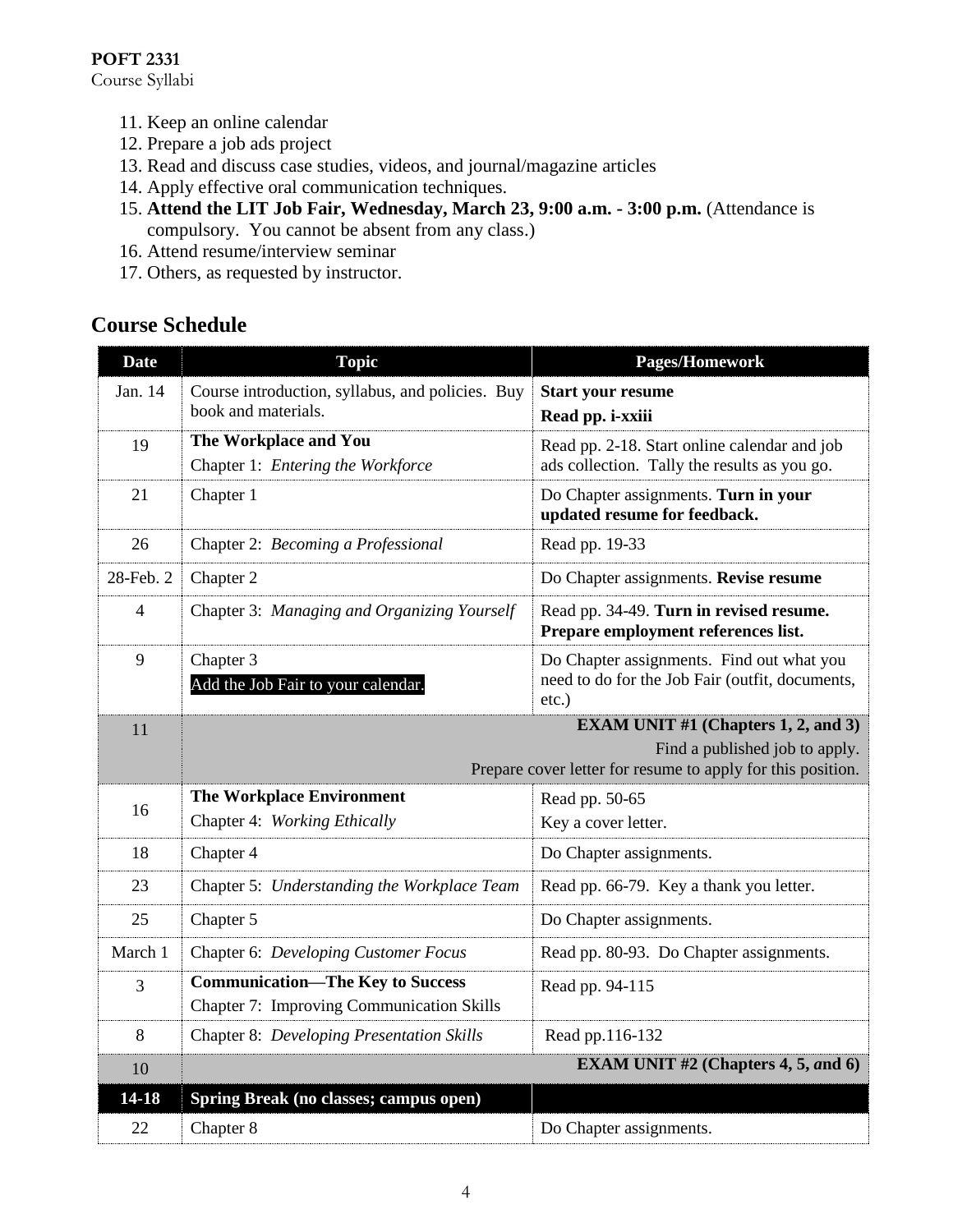| <b>Date</b>                                                                                                                                                                 | <b>Topic</b>                                                                                                                                                      | <b>Pages/Homework</b>                                                                                          |
|-----------------------------------------------------------------------------------------------------------------------------------------------------------------------------|-------------------------------------------------------------------------------------------------------------------------------------------------------------------|----------------------------------------------------------------------------------------------------------------|
| 24                                                                                                                                                                          | Chapter 9: Handling Telecommunications                                                                                                                            | Read pp. 133-148                                                                                               |
| 29                                                                                                                                                                          | Chapter 9                                                                                                                                                         | Do Chapter assignments.                                                                                        |
|                                                                                                                                                                             | <b>JOB FAIR</b> (9:00-3:00, MPC)<br>(Compulsory. You cannot be absent from any<br>class.)                                                                         | Write a reaction paper about the Job Fair<br>experience with evidence of your visits. Turn<br>in on March __.  |
| 31                                                                                                                                                                          | Chapter 10: Planning Meetings and Events                                                                                                                          | Read pp. 149-171                                                                                               |
| Apr. 5                                                                                                                                                                      | Chapter 10                                                                                                                                                        | Do Chapter assignments.<br>Jobs assignment will be collected in April 14.<br>(including graphs of the results) |
| $\overline{7}$                                                                                                                                                              | No class (Teachers and Staff professional development activity (campus closed)                                                                                    |                                                                                                                |
|                                                                                                                                                                             |                                                                                                                                                                   | EXAM UNIT $#3$ (Chapters 7, 8, 9, and 10)                                                                      |
|                                                                                                                                                                             | April 1: Last day for students to drop or withdraw with academic penalty.                                                                                         |                                                                                                                |
| 12                                                                                                                                                                          | Chapter 12: Managing Electronic Records<br>and Mail<br><b>EXAM UNIT #3 (Chapters 8, 9, and 10)</b>                                                                | Read pp. 198-214                                                                                               |
| 14                                                                                                                                                                          | Chapter 13: Coordinating Business Travel                                                                                                                          | Read pp. 215-232                                                                                               |
| 19                                                                                                                                                                          | Chapter 13                                                                                                                                                        | Do Chapter assignments.                                                                                        |
| 21                                                                                                                                                                          | Chapter 15: Seeking Employment                                                                                                                                    | Read pp. 248-271                                                                                               |
| 26                                                                                                                                                                          | Chapter 15                                                                                                                                                        | Do Chapter assignments.                                                                                        |
| Students will have mock interviews. Prepare a reaction paper of the interview to be turned in<br>with project. Prepare and send/turn in a thank you letter for interviewer. |                                                                                                                                                                   |                                                                                                                |
| 28                                                                                                                                                                          | Chapter 16: Leading with Confidence                                                                                                                               | Read pp. 272-288                                                                                               |
|                                                                                                                                                                             |                                                                                                                                                                   | Turn in online calendar in the portfolio.<br>Turn in portfolio, including the interview<br>reaction paper.     |
| May 3                                                                                                                                                                       | Chapter 16                                                                                                                                                        |                                                                                                                |
| 5                                                                                                                                                                           | Catch up day                                                                                                                                                      |                                                                                                                |
| 10                                                                                                                                                                          | Study Unit #4 chapters for final test.<br>**Final Exam**<br>(Unit #4: Chapters 12, 13, 15, and 16)<br><b>Tuesday, May 10</b><br>11:30 a.m. $-1:00$ p.m. in TC 204 |                                                                                                                |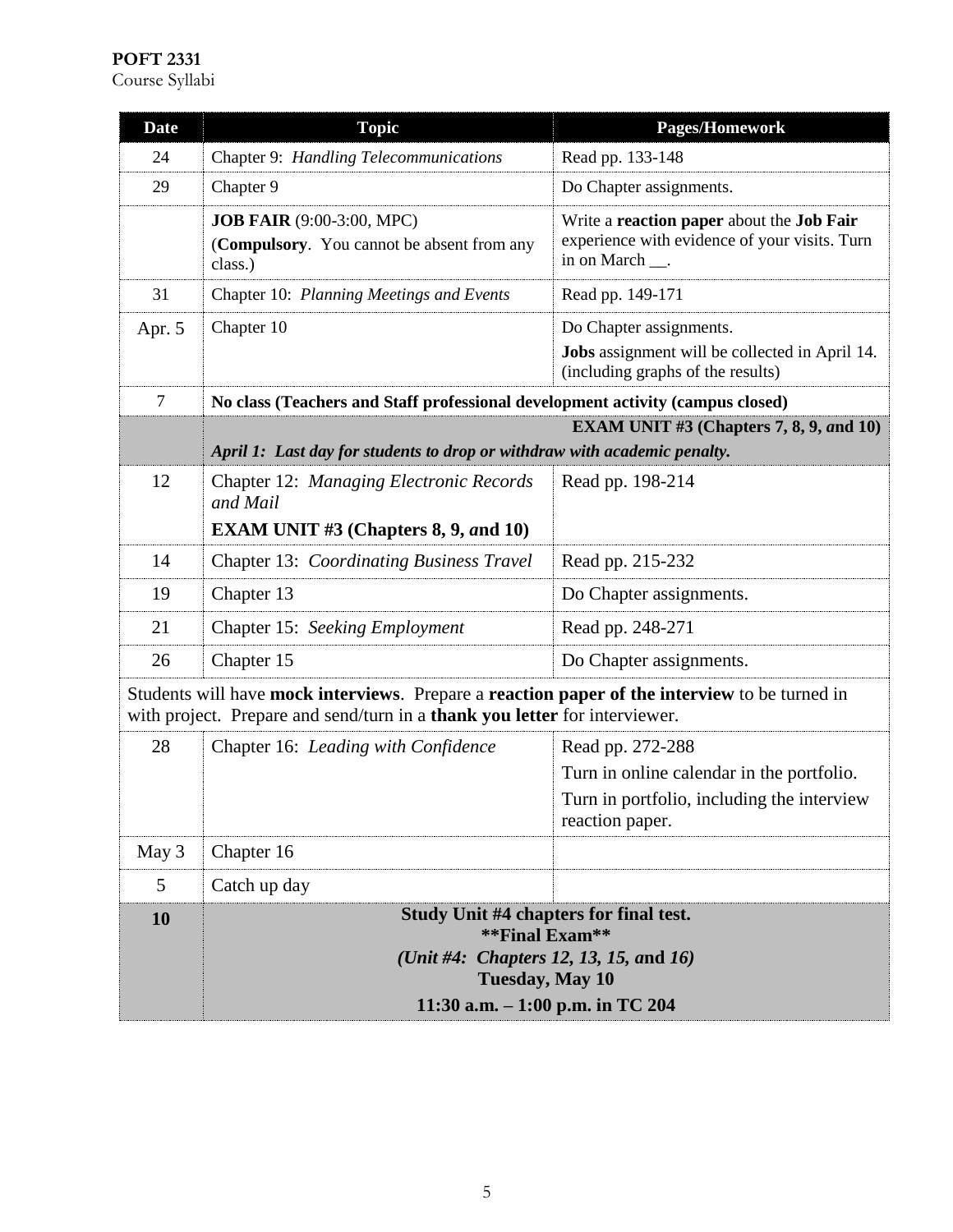## **Links**

**Book's website:** (Chapter outlines, data files, flashcards, glossary, tutorial quizzes, and web links) <http://www.cengagebrain.com/shop/isbn/978-1-305-58120-3>

**Association -** International Association of Administrative Professionals. Yearly Membership Dues: \$51 U.S. You qualify for this membership if you are a student in business education. Individuals can be student members for a maximum of four years. After that time, the membership is transferred to a professional member status.

- Membership: <http://www.iaap-hq.org/?page=JoinIAAP>
- Certification Page
	- o <http://www.iaap-hq.org/?page=WhatisCertification>
- Magazine OfficePro Issues: <https://iaap.site-ym.com/store/ListProducts.aspx?catid=476390>

### **Articles**

- U.S. Bureau of Labor Statistics Secretaries and Administrative Assistants
	- o [http://www.bls.gov/ooh/office-and-administrative-support/print/secretaries-and](http://www.bls.gov/ooh/office-and-administrative-support/print/secretaries-and-administrative-assistants.htm)[administrative-assistants.htm](http://www.bls.gov/ooh/office-and-administrative-support/print/secretaries-and-administrative-assistants.htm)
- 10 Outstanding Ways To Stand Out In A Job Search
	- o [http://www.forbes.com/sites/williamarruda/2015/11/11/10-outstanding-ways-to-stand-out](http://www.forbes.com/sites/williamarruda/2015/11/11/10-outstanding-ways-to-stand-out-in-a-job-search/)[in-a-job-search/](http://www.forbes.com/sites/williamarruda/2015/11/11/10-outstanding-ways-to-stand-out-in-a-job-search/)
- Continued Optimism for U.S. with Hiring Expectations Remaining Stable at the Start of 2016, According to the Manpower Employment Outlook Survey
	- o [http://press.manpower.com/press/2015/meos\\_us\\_q1\\_2016/](http://press.manpower.com/press/2015/meos_us_q1_2016/)
- 10 Ways to Manage Stress at the Office
	- o <http://www.jobacle.com/blog/10-ways-to-manage-stress-at-the-office.html>
- 10 Time Management Tips That Work
	- o <http://www.entrepreneur.com/article/219553>

### **Ideas/Hints Websites**

- The Partnership for 21st Century Skills
	- o [http://www.p21.org](http://www.p21.org/)
- Professional E-Mail Needs Attention
	- o <http://www.csun.edu/~vcecn006/email.html>
- Skills and Competencies Needed to Succeed in Today's Workplace
	- o <http://www.finchpark.com/courses/assess/articles/skills.htm>
- Lamar Institute of Technology Academic Calendar
	- <http://www.lit.edu/PDFView.aspx?PDF=8c>
- Before Administrative Assistants, There Were Secretaries (audio)
	- o [http://www.npr.org/player/v2/mediaPlayer.html?action=1&t=1&islist=false&id=150](http://www.npr.org/player/v2/mediaPlayer.html?action=1&t=1&islist=false&id=150286295&m=150286286) [286295&m=150286286](http://www.npr.org/player/v2/mediaPlayer.html?action=1&t=1&islist=false&id=150286295&m=150286286)
- **Book**: *Swimming in the Steno Pool: A Retro Guide to Making It in the Office*, Lynn Peril  $\rightarrow$  [http://www.amazon.com](http://www.amazon.com/)